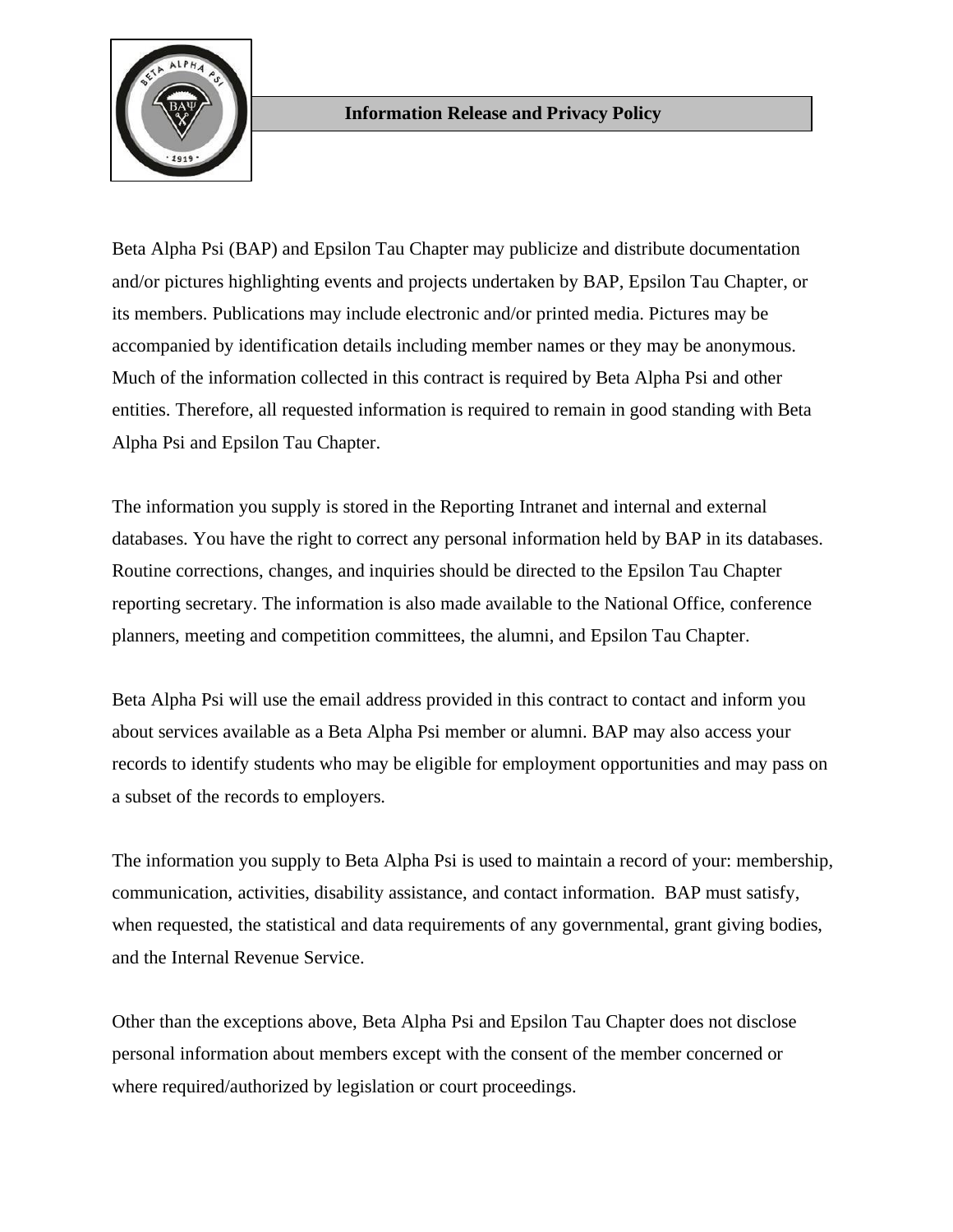

# **TERMS AND CONDITIONS AGREEMENT**

# **Terms and Conditions:**

I understand and accept the following responsibilities and requirements to join Beta Alpha Psi:

### **Members:**

- Maintain GPA of 3.0 or higher
- View eight virtual professional sessions hosted by BAP sponsors
- Accomplish a minimum of eight hours certified volunteer community service
- View Orientation video by September  $18<sup>th</sup>$ , 2020.
- Pay dues of \$10 by September  $20<sup>th</sup>$ , 2020.

#### **Pledges:**

- Maintain GPA of 3.0 or higher
- View eight virtual professional sessions hosted by BAP sponsors
- Accomplish minimum of eight hours certified volunteer service
- View Orientation video by September  $18<sup>th</sup>$ , 2020.
- Pay dues of \$75 by September  $20<sup>th</sup>$ , 2020.

#### **Candidates:**

- Maintain GPA of 3.0 or higher
- View eight virtual professional sessions hosted by BAP sponsors
- Accomplish minimum of eight hours certified volunteer service
- View Orientation video by September 18<sup>th</sup>, 2020.
- Pay dues of \$75 by September  $20<sup>th</sup>$ , 2020.

I grant to Beta Alpha Psi, Epsilon Tau Chapter, and its representatives the right to take photographs of me and my property in connection with Beta Alpha Psi and Epsilon Tau Chapter activities. I authorize Beta Alpha Psi and Epsilon Tau Chapter, its assigns and transferees to copyright, use and publish the same in print and/or electronically. I agree that Beta Alpha Psi and Epsilon Tau Chapter may use such photographs of me with or without my name and for any lawful purpose, including for example such purposes as publicity, illustration, advertising, and Web content.

I acknowledge that I am responsible for keeping track of all sessions I have viewed and the certified volunteer hours I have completed. **Sessions viewed and hours must be submitted in Blackboard by December 3rd , 2020.**

### **I have read and understand the above terms and conditions:**

#### **Signature:**